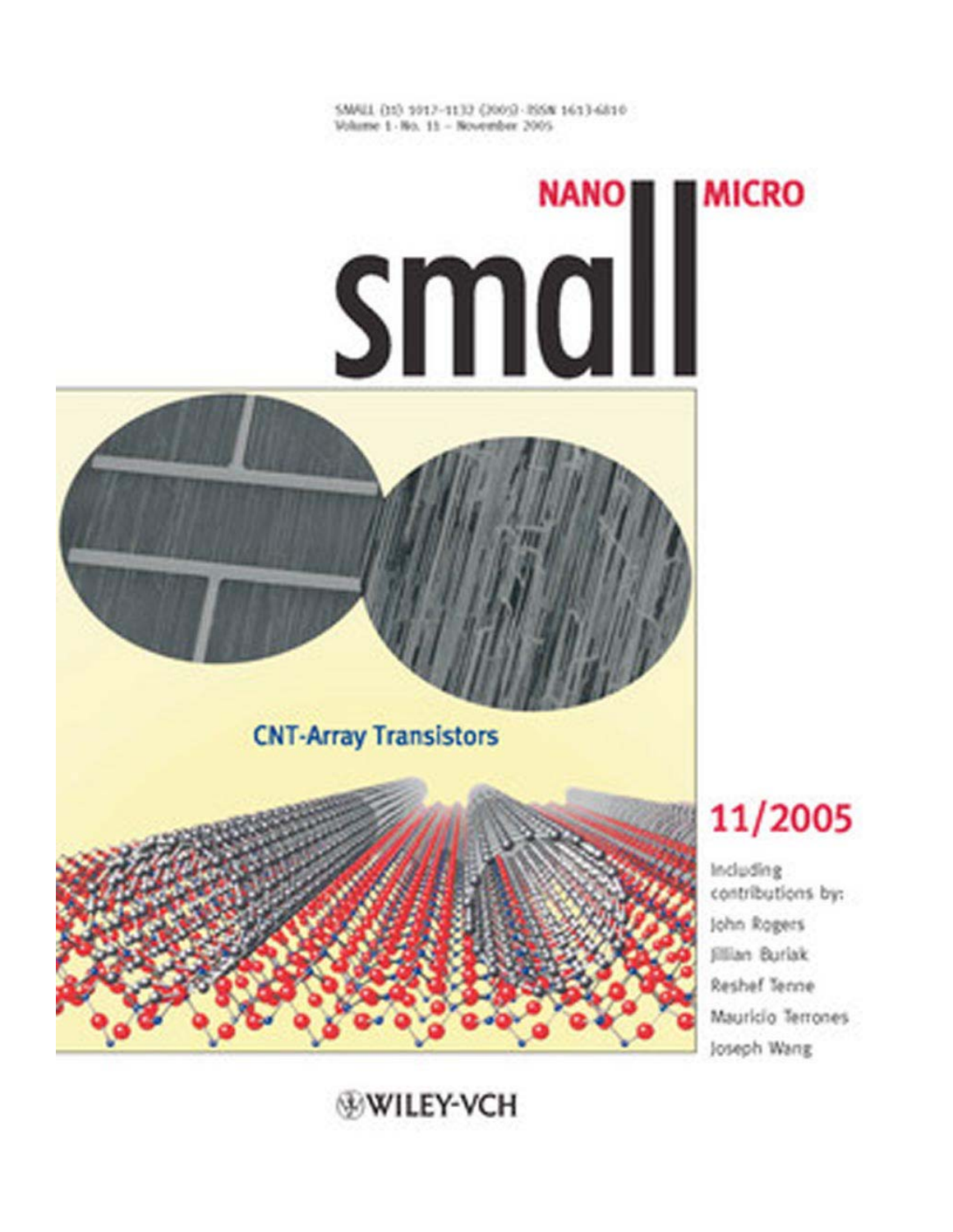## Guided Growth of Large-Scale, Horizontally Aligned Arrays of Single-Walled Carbon Nanotubes and Their Use in Thin-Film Transistors

Coskun Kocabas, Seung-Hyun Hur, Anshu Gaur, Matthew A. Meitl, Moonsub Shim, and John A. Rogers\*

**A** convenient process for generating large-scale, horizontally aligned arrays of pristine, single-walled carbon nanotubes (SWNTs) is described. The approach uses guided growth, by chemical vapor deposition (CVD), of SWNTs on miscut single-crystal quartz substrates. Studies of the growth reveal important relationships between the density and alignment of the tubes, the CVD conditions, and the morphology of the quartz. Electrodes and dielectrics patterned on top of these arrays yield thin-film transistors that use the SWNTs as effective thin-film semiconductors. The ability to build high-performance devices of this type suggests significant promise for large-scale aligned arrays of SWNTs in electronics, sensors, and other applications.

### Keywords :

- · nanostructures
- · nanotechnology
- · nanotubes
- · surface chemistry
- · transistors

## 1. Introduction

The high mobilities of single-walled carbon nanotubes (SWNTs) make them interesting for possible applications in nanoelectronics. $[1-5]$  These electronic properties, together with the ability to deposit the tubes onto plastics and other

[\*] C. Kocabas, Dr. S.-H. Hur, A. Gaur, M. A. Meitl, Prof. J. A. Rogers Beckman Institute and Frederick Seitz Materials Research Laboratory, Urbana, IL (USA)  $Fax: (+1)$  217-244-1190 E-mail: jrogers@uiuc.edu C. Kocabas Department of Physics University of Illinois at Urbana/Champaign (USA) Dr. S.-H. Hur, A. Gaur, M. A. Meitl, Prof. M. Shim, Prof. J. A. Rogers Department of Materials Science and Engineering University of Illinois at Urbana/Champaign (USA) Prof. J. A. Rogers Department of Electrical and Computer Engineering University of Illinois at Urbana/Champaign (USA) Prof. J. A. Rogers Department of Chemistry University of Illinois at Urbana/Champaign (USA)

unusual device substrates, make them also well-suited for use in large-scale distributed electronics for steerable antenna arrays, flexible displays, and other systems. Recent work indicates that random networks of SWNTs can form effective semiconductor layers for thin-film transistor- (TFT-) type devices.[6–11] The device mobilities that have been achieved with these networks are, however, still far below the intrinsic tube mobilities inferred from measurements of transistors that incorporate an individual tube (or small number of tubes) spanning the gap between the source and drain electrodes. The resistance at the many tube–tube contacts that are inherent in the networks may limit charge transport. Large-scale aligned arrays of SWNTs avoid this problem, thereby offering the possibility to exceed the device mobilities that can be achieved in the networks.

Some degree of alignment can be obtained by casting SWNTs from solution,  $[12-15]$  but dense arrays formed in this fashion usually involve large numbers of overlapping tubes. In addition, transistors that use solution-deposited tubes typically have properties that are inferior to those of transistors built with tubes grown directly on the device substrate by, for example, chemical vapor deposition (CVD). Arrays of SWNTs can be generated from random networks, formed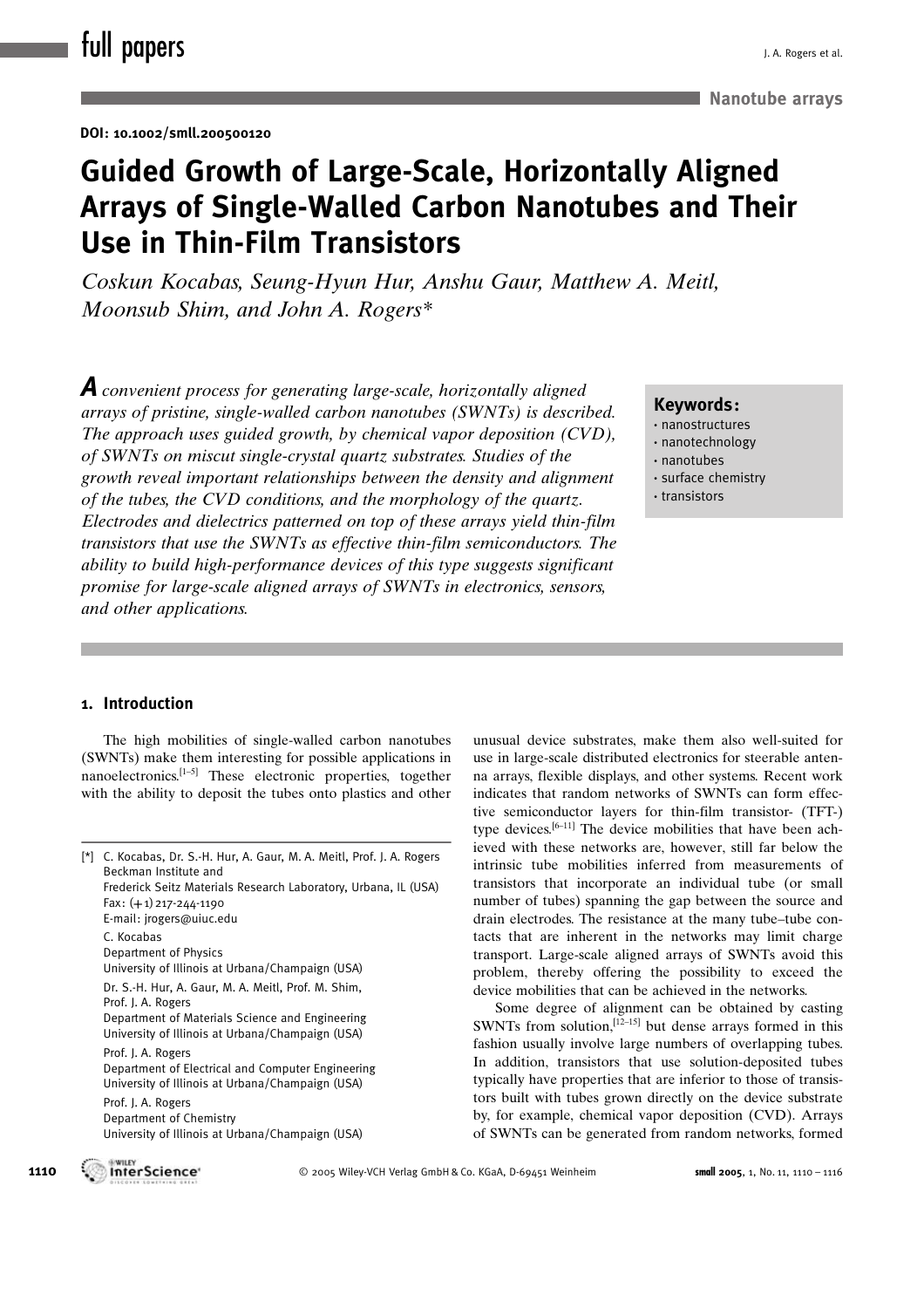by CVD growth or solution deposition, via orientation-selective ablation with linearly polarized laser pulses.<sup>[16]</sup> This process has the advantage that it does not rely on chemistries or solvents that can alter the properties of the tubes; it is, however, an inherently destructive process. Electric-fieldassisted growth<sup>[17,18]</sup> or fast heating<sup>[19]</sup> can produce aligned arrays of SWNTs. However, high-density arrays that cover large areas have not been demonstrated with these techniques; device implementations have also not been described. Recently, Ismach et al.<sup>[20]</sup> reported a new method of atomicstep-templated growth of aligned SWNTs on miscut sapphire crystals. Song et al.[21] reported directional growth of SWNTs on the a-plane and r-plane of a sapphire crystal, apparently unrelated to atomic steps. Herein, we show that large-scale, high-density, aligned arrays of SWNTs can be generated by guided CVD growth on standard low-cost, commercially available, single-crystal quartz substrates.[22] The nature of these arrays and the dependence of their characteristics (degree of alignment, tube diameter distribution, and coverage) on the growth conditions are described. These data suggest that the alignment mechanism on quartz may have some similarities to that on sapphire.[20] We also present the use of these large-scale arrays as effective semiconductor "thin films" for TFTs. The effective device mobilities (up to  $125 \text{ cm}^2\text{V}^{-1}\text{s}^{-1}$ ) are substantially higher than those that we have been able to achieve in random networks of SWNTs grown using similar techniques  $(\approx 50 \text{ cm}^2 \text{V}^{-1} \text{ s}^{-1})$ .<sup>[5-10]</sup> The results indicate that low-cost quartz substrates can be used to generate high-quality aligned arrays of SWNTs for a range of applications in electronics and sensing.

#### 2. Results and Discussion

Figure 1 a shows atomic force microscope (AFM) images of SWNTs grown on  $SiO<sub>2</sub>/Si$  using the procedures described in the Experimental Section. The random networks observed in this case are similar to those that we previously used in thin-film-type transistors.<sup>[10]</sup> The distributions of the tubes on quartz (Figure 1b) involve aligned arrays and few tube–tube crossings; they are very different to those observed on amorphous substrates, including  $SiO<sub>2</sub>$  and fused quartz. Figure 1 c and d presents histograms of the tube orientations and diameters for the region of the substrate shown in Figure 1 b, respectively. The AFM images are consistent with tubes that are mainly individual single-walled with diameter  $1\pm0.5$  nm. The structures with diameters larger than 2 nm could be small bundles. The diameter distribution is similar to that of tubes grown on  $SiO<sub>2</sub>/Si$ .

Figure 2 a shows schematically a quartz crystal (trigonal symmetry) and the orientation of a Y-cut wafer. Most of the results illustrated herein use the AT cut, which is a type of rotated Y cut that has a cut angle of  $35^{\circ}15'$ . This type of wafer is often used in surface acoustic wave devices, microbalances, and resonators. We observed similar tube distributions on quartz with slightly different Y-cut angles such as 36 or 38°. Figure 2b shows a cross section of the quartz wafer and the 011<sup> $\overline{1}$ </sup> atomic planes. The wafers have some



Figure 1. AFM images of random (a) and aligned (b) SWNTs grown on  $SiO<sub>2</sub>$  and single-crystal quartz, respectively. Histograms of the orientation (c) and diameter (d) of the aligned SWNTs. These data suggest that most of the aligned tubes are individual tubes. In (a, b) the color bar represents 10 nm height.

degree of miscut with respect to these planes. This miscut can lead to steps on the surface, as shown schematically in Figure 2c. These types of steps have been observed directly on other quartz planes.<sup>[23, 24]</sup> It is likely that similar steps exist on the Y-cut wafers, although we are unaware of similar direct measurements of them. We did not observe these steps in AFM images of the as-received wafers due, possibly, to the small distances between them. Nevertheless, long thermal annealing  $(7 h, 900 °C)$  generated, in some cases, steps spaced sufficiently far apart to allow imaging by AFM (Figure 2 d).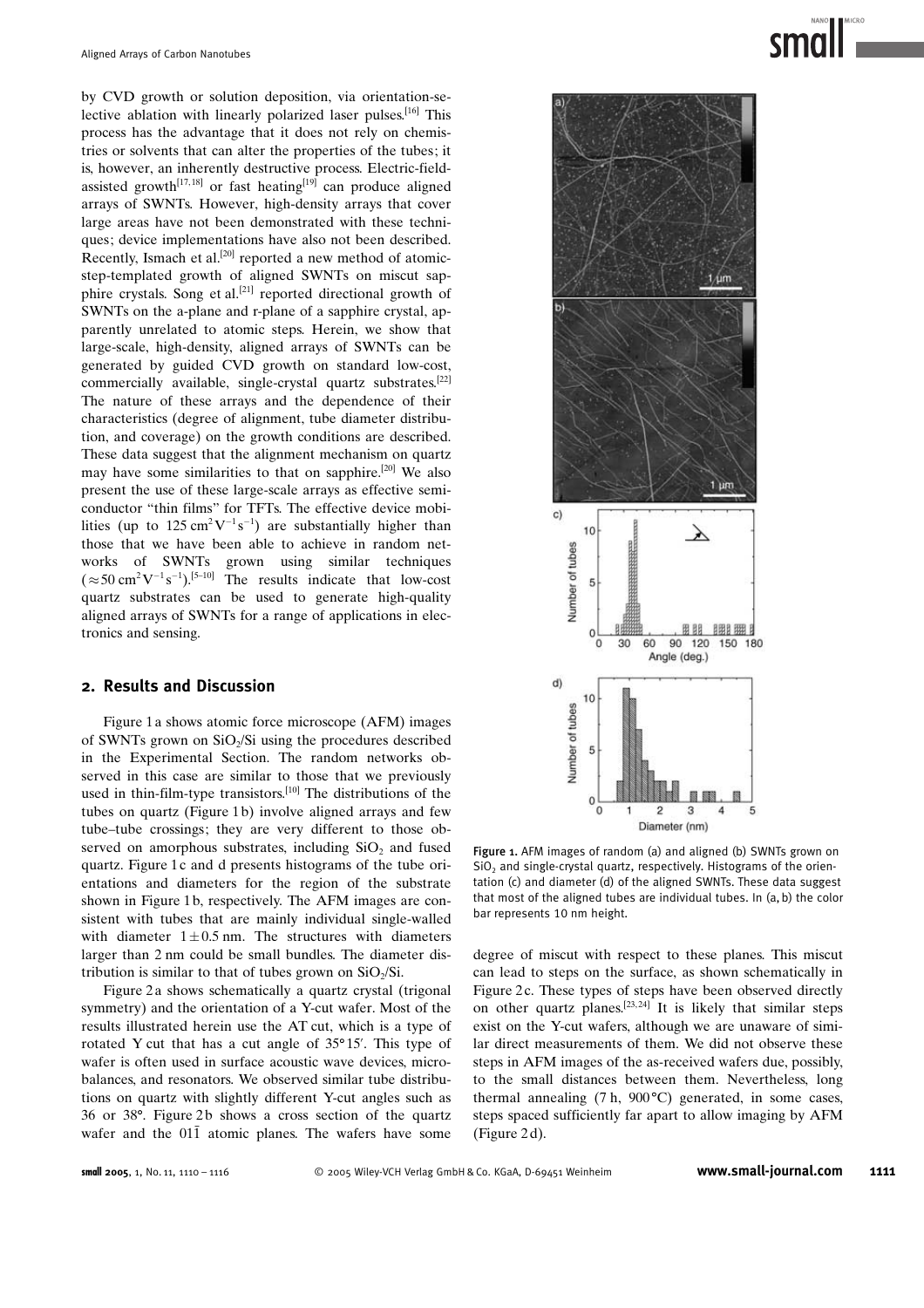

Figure 2. a) Schematic illustration of the crystallographic planes in right-handed a-quartz and the orientation of a Y-cut wafer. b) Cross section of an AT-cut quartz wafer and the 011 planes: the miscut angle is  $2^{\circ}58'$ . c) Schematic illustration of atomic steps and alignment direction on the surface. d) AFM image of terraced surface structures after thermal annealing. The steps in this case are 0.7–1-nm high with 30–35-nm spacing. The small particles are ferritin catalyst; the bar represents 5 nm height.

The alignment of tubes grown on these substrates is always parallel to the direction of the features in Figure 2 d. It is independent of the direction of gas flow, for the growth conditions explored here. Figure 3a shows a collection of well-aligned tubes. The inset shows that the tubes are not perfectly straight; they have shapes that are similar to those observed in the step edges of Figure 2d. Figure 3a and b shows that the tubes also occasionally exhibit large, abrupt changes in their alignment. The shapes of these "kinks" are similar to those in step edges that are often observed in quartz and other single-crystal substrates such as  $Al_2O_3$ <sup>[25]</sup>  $MgO<sub>5</sub><sup>[26]</sup>$  and  $MgAl<sub>2</sub>O<sub>4</sub><sup>[27]</sup>$  that have some small degree of miscut. Figure 3c presents an AFM image of aligned and unaligned SWNTs, and a scatter plot of orientation versus diameter appears in Figure 3 d. Smalldiameter tubes  $\left($  < 1.5 nm) are mainly aligned; as the tube diameter increases above this value, the degree of orientation decreases. The degree of alignment is also influenced by annealing of the quartz before tube growth. Figure 4 a–c shows results obtained with substrates annealed at  $900^{\circ}$ C for 10 min, 4 h, and 7 h. Increasing the annealing time, which may increase the degree of order in the crystal lattice near the surface as well as the lengths and order of the steps,[23] improves the alignment.

To further characterize the aligned tubes, we measured the Raman spectra (micro-Raman setup) of individual tubes in the arrays. The spectrometer (Jobin–Yvon confocal) used a  $100 \times$  microscope objective to focus a He–Ne excitation laser (632 nm wavelength;  $\approx$  1-µm spot size;  $5 \times 10^5$  W cm<sup>-2</sup> power density) and to collect the backscattered Raman signal through a 50-um pinhole. Figure 5a shows the Raman spectrum of the tangential mode of a single SWNT for various orientations of the linear polarization direction of the excitation laser. The one-dimensional nature of carbon nanotubes gives rise to highly anisotropic optical properties.[16, 28, 29] Figure 5b shows the dependence of the Raman signal on orientation. The data are accurately described with an approximate  $\cos^2 \alpha$  functional form, where  $\alpha$  is the angle between the polarization direction of incident light and the tube axis. The radial breathing mode (RBM) could not be measured because of the intense Raman signal from the single-crystal quartz substrate. The thin film consists of an aligned array of SWNTs and shows high optical anisotro-



Figure 3. a) AFM image of SWNTs grown on single-crystal quartz substrates. The inset shows a high-magnification view of a pair of tubes (scale bar is 75 nm). Arrows in the main image highlight "kinks" in the tubes. b) Large-area SEM image of aligned tubes. c) AFM image of aligned and unaligned SWNTs. d) Scatter plot of the tube orientation versus the tube diameter. Large-diameter  $(>1.5 \text{ nm})$  tubes, which may be small bundles, are more likely to be unaligned than small-diameter  $(< 1.5$  nm) tubes. In  $(a-c)$  the color bar represents 10 nm height.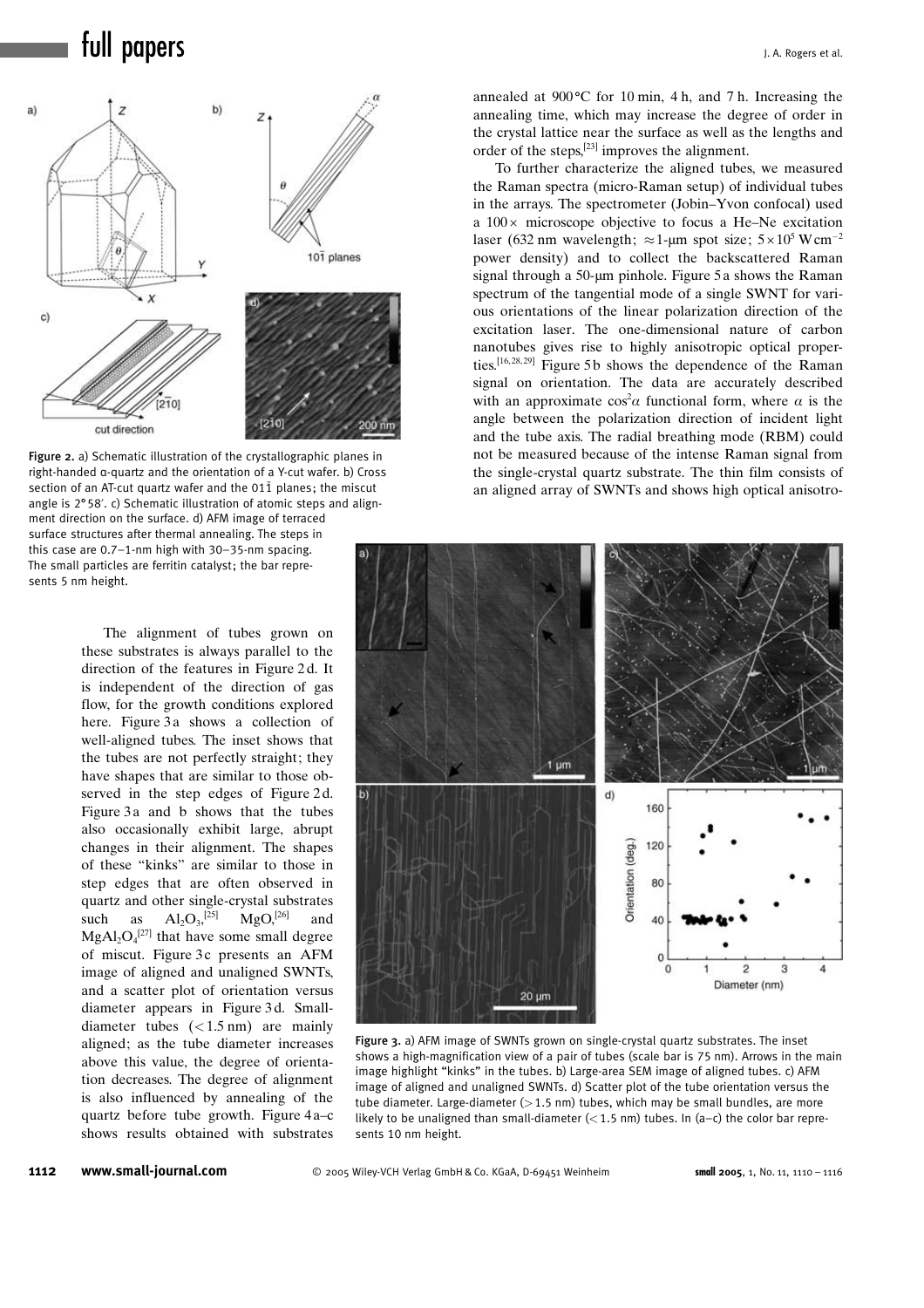



Figure 4. SEM images of SWNTs grown on quartz annealed at 900°C for different times: a) 10 min, b) 4 h, c) 7 h.



Figure 5. a) Raman spectrum of the tangential mode (G line) of an individual SWNT for various angles  $a$  between the polarization direction of the incident laser beam and the tube axis. b) Angular dependence of the Raman intensity at  $1614 \text{ cm}^{-1}$ . The solid line corresponds to a cos<sup>2</sup>a form. The Raman signal reaches a maximum when the laser beam is polarized along the tube.

py, which could find some application for optical devices.<sup>[30]</sup> In all other respects, the tubes on quartz have Raman signatures that are similar to those of tubes grown on  $SiO<sub>2</sub>/Si$ . This spectroscopic information and the growth studies summarized in Figures 3 and 4 are consistent with an alignment mechanism that relies on energetically favorable van der Waals interactions of the tubes and/or catalyst particles with the  $SiO<sub>2</sub>$  lattice along certain crystallographic directions and/or with the step edges (or micro/nanofacets). Additional work is required to determine the details of the process.

High-performance TFTs and other devices benefit from closely packed, aligned arrays of SWNTs. The coverage can be controlled by changing the concentration of the catalyst particles. Figure 6 a–c shows AFM images of SWNTs grown with different densities of catalyst particles (2000, 100, and 20 times

dilution, respectively). With the growth conditions used here, there is a trade-off between coverage and alignment. In particular, the degree of alignment decreases with an increasing number of large tubes and bundles, both of which tend to form at high coverage. Figure 6d–f shows large areas imaged by SEM. For low densities  $(\approx 1 \text{ tube }\mu\text{m}^{-1})$ , nearly perfect alignment can be achieved. The distributions of the lengths of the tubes appear as insets in Figure 6 d and e. Generally, as the coverage increases, the average length of the tubes decreases. For the lowest densities, the average tube length can be  $\approx 100 \,\mu$ m. Figure 7 a–c shows SEM images for the highest coverage ( $>10$  tubes  $\mu$ m<sup>-1</sup>) that we can currently achieve reliably. The large-area images illustrate the remarkable homogeneity of these aligned, submonolayer coatings of SWNTs.

To demonstrate one possible application of these arrays, we built TFTs by first fabricating source/drain contacts of Ti/Au (3- and 25-nm-thick) on the SWNTs by electronbeam evaporation followed by liftoff of a layer of photolithographically patterned resist (Shipley 1805). A layer of epoxy (SU-8; 1.6  $\mu$ m thick) spin-cast and photopatterned on top of this structure formed a dielectric layer for a gate electrode (25-nm-thick Au) deposited by electron-beam evaporation through a shadow mask. Figure 8a and b shows SEM images of devices with channels aligned parallel and perpendicular to the direction of the aligned tubes. Figure  $8c$ shows the transfer characteristics collected from devices similar to those shown in Figure 8a and b, but with much longer channel lengths  $(100 \mu m)$ . The measurement results clearly show the expected anisotropic response. In the perpendicular configuration, the residual current is due to a small network effect generated by the small number of unaligned tubes. The effective device mobility is given by  $\mu_d = \frac{\partial I_D}{\partial V_G} \frac{L}{WCV_D}$ , where  $I_D$  is the drain current,  $V_G$  is the gate voltage,  $L$  is the channel length,  $W$  is the channel width, and  $V<sub>D</sub>$  is the drain voltage. We estimate the gate capacitance C to be  $2.3 \times 10^{-5}$  Fm<sup>-2</sup> from the relation  $C = \frac{\varepsilon \varepsilon_0}{t}$ , where  $\varepsilon$  is the dielectric constant of the gate dielectric SU-8 (4.0),  $\varepsilon_0$  is the vacuum permittivity, and  $t$  is the thickness of the gate dielectric. For the parallel configuration, the device mobilities (evaluated in the linear regime using standard procedures) can reach  $\approx 125 \text{ cm}^2 \text{V}^{-1} \text{s}^{-1}$  at channel lengths of 10 µm. This value is obtained with aligned SWNT arrays that have  $\approx$  10 tubes  $\mu$ m<sup>-1</sup>. A simple geometrical calculation yields a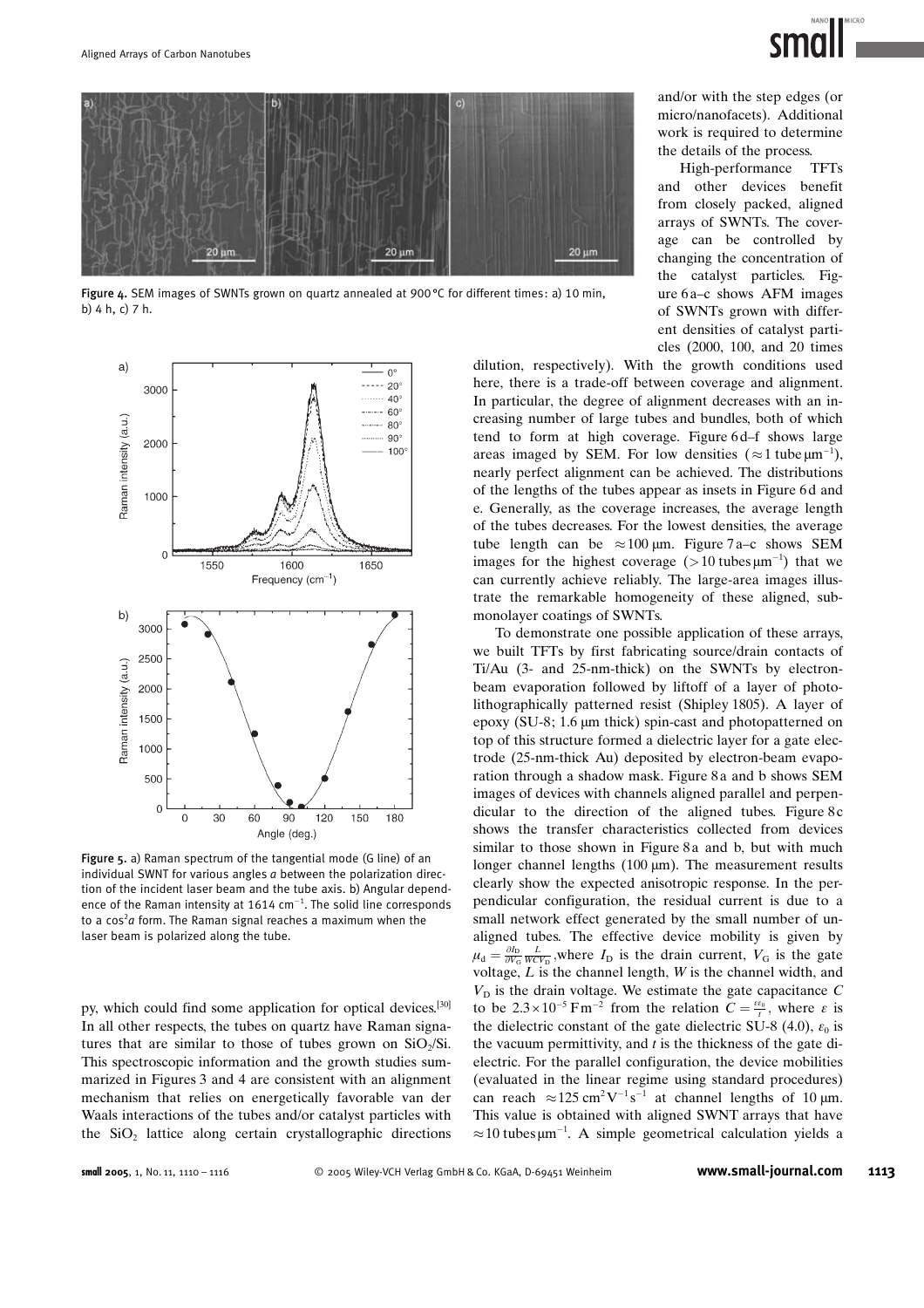## full papers **departs** the control of the control of the control of the control of the control of the control of the control of the control of the control of the control of the control of the control of the control of the c



Figure 6. a-c) AFM images of aligned SWNTs grown on single-crystal quartz substrates using different densities of catalyst particles. d-f) Large-area SEM images of tubes grown in this fashion. These results indicate a decreasing degree of alignment with increasing tube density.



Figure 7. a–c) SEM images of high-density aligned tubes at different magnifications. These images show that aligned SWNTs are homogeneous over large areas.



Figure 8. a, b) SEM images of channel regions of TFT devices that have their channels (5-µm channel lengths) aligned parallel and perpendicular to the orientation of the aligned SWNTs, respectively. c) Current-voltage response of TFTs with 100-µm channel length and 250-um channel width, oriented parallel and perpendicular to the direction of alignment in arrays of SWNTs. The bias voltage  $V<sub>D</sub>$  is 0.5 V. The aligned SWNTs behave like a highly anisotropic thin film. Device mobilities as high as 125  $cm^2Vs^{-1}$ , corresponding to "per tube" mobilities of  $\approx$  9000 cm $^2$ Vs $^{-1}$ , can be observed in devices of this type.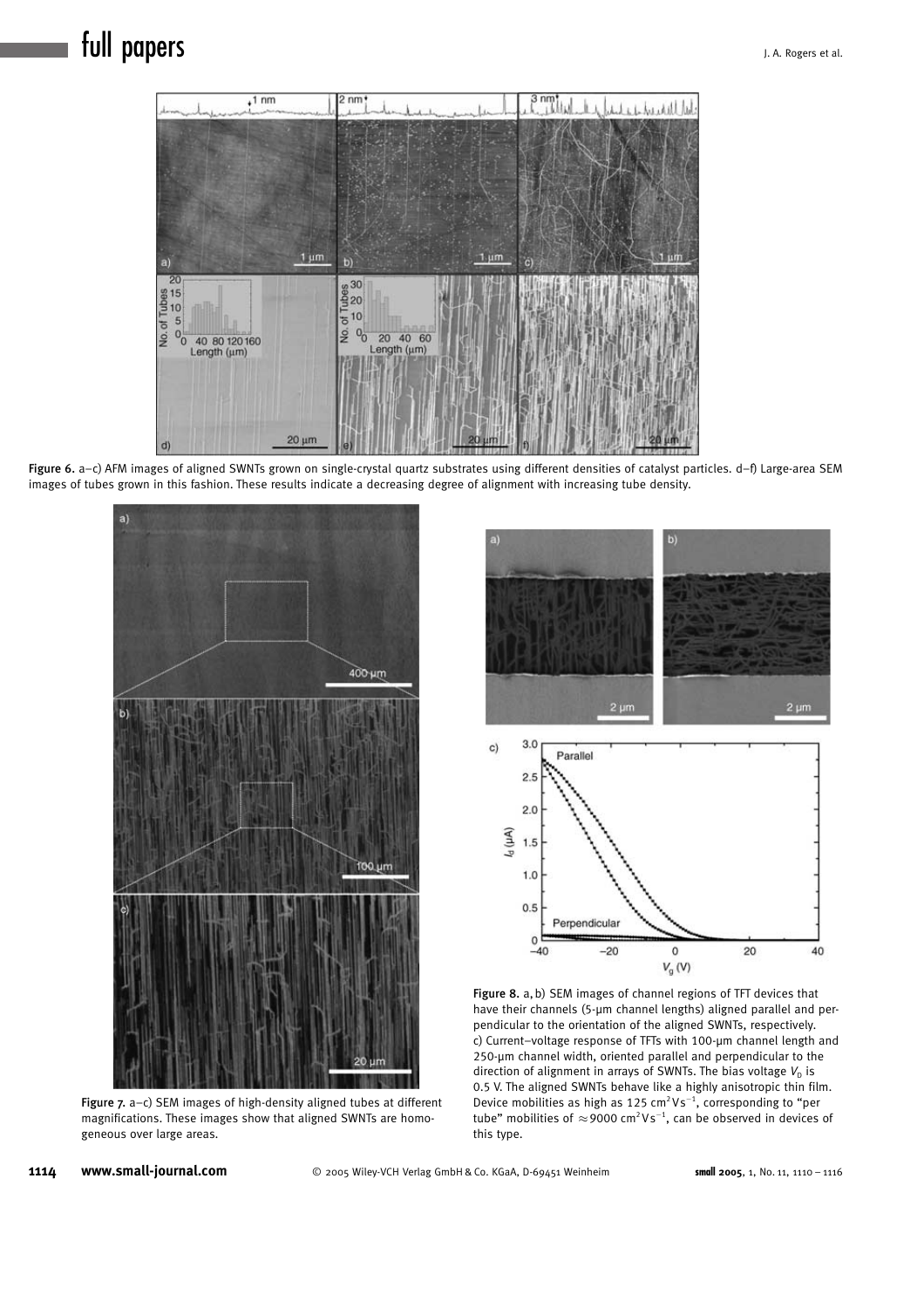"per tube" mobility of  $\approx 9000 \text{ cm}^2 \text{V}^{-1} \text{s}^{-1}$ , which is comparable to that often observed in pristine single-tube devices. It is possible that increases in the coverage of the aligned SWNT arrays will lead to improved device mobilities. Achieving this goal is a central focus of our current work. (We note that short channel lengths yield low on/off ratios, due to the presence of metallic SWNTs that span the source/ drain gap. These tubes can be selectively eliminated through electrical breakdown or chemical functionalization.<sup>[10,31]</sup>)

#### 3. Conclusions

In summary, we have shown that Y-cut single-crystal quartz can be used to generate well-aligned, densely packed, horizontal arrays of pristine SWNTs over large areas. Although additional work is required to understand more fully the detailed growth mechanisms, many of the features of the arrays and their dependence on growth conditions are consistent with either alignment along step edges or micro/nanofacets on the surface of the quartz or preferential interactions along certain directions associated with the quartz lattice. A step-edge alignment process recently described for miscut  $\alpha$ -Al<sub>2</sub>O<sub>3</sub><sup>[19]</sup> and a preferred interaction process for  $\alpha$ -Al<sub>2</sub>O<sub>3</sub> without miscut<sup>[20]</sup> may both be related to the observed effects. The low cost and commercial availability of Y-cut quartz and the ability to grow dense arrays of tubes represent attractive features of the approach introduced here. The format of these arrays (i.e., lying horizontally on a flat substrate) allows easy integration into devices, as demonstrated by high-performance TFTs. We believe that these types of arrays and the means for growing them will be valuable for a range of emerging applications that use large collections of SWNTs.

### 4. Experimental Section

Conventional CVD growth procedures are most well-established for use with  $SiO<sub>2</sub>/Si$  substrates. Tubes were grown on this type of substrate to serve as a comparison for results on AT-cut quartz.<sup>[22]</sup> Ferritin catalyst (Aldrich) diluted 1:200 (v/v) with deionized water was cast onto the substrate, followed by heating at 900°C for 10 min to oxidize the catalyst and cooling to room temperature. Heating to 900°C in a hydrogen environment reduced the catalyst. Purging with hydrogen at 900°C for 1 min and then introducing a flow of methane (2500 standard cubic centimeters per minute (sccm)) and hydrogen (75 sccm) at 900°C for 10 min led to the growth of SWNTs. The quartz substrates were placed on polished Si wafers in the growth chamber to enhance the homogeneity of the temperature distribution on their surfaces. After growth, the samples were cooled slowly  $(<$  5 °C min<sup>-1</sup>) to avoid cracking in the quartz.

#### Acknowledgements

We thank Prof. J. W. Lyding for the use of his AFM. This work was supported by the DARPA-funded AFRL-managed Macroelectronics Program(FA-8650-04-C-7101), the U.S. Department of Energy under grant DEFG02-91-ER45439, the NSF through grant NIRT-0403489, and a graduate fellowship from the Fannie and John Hertz Foundation (M.A.M.). AFM experiments were carried out in the Center for Microanalysis of Materials, University of Illinois, which is supported by the U.S. Department of Energy under grant DEFG02-91-ER45439.

- [1] A. Javey, J. Guo, Q. Wang, M. Lundstrom, H. J. Dai, Nature 2003, 424, 654 – 657.
- [2] S. Rosenblatt, Y. Yaish, J. Park, J. Gore, V. Sazonova, P. L. McEuen, Nano Lett. 2002, 2, 869 – 872.
- [3] A. Javey, H. Kim, M. Brink, Q. Wang, A. Ural, J. Guo, P. McIntyre, P. L. McEuen, M. Lundstrom, H. Dai, Nat. Mater. 2002, 1, 241-246.
- [4] A. Javey, R. Tu, D. B. Farmer, J. Guo, R. G. Gordon, H. Dai, Nano Lett. 2005, 5, 345-348.
- [5] T. Durkop, S. A. Getty, E. Cobas, M. S. Fuhrer, Nano Lett. 2004, 4, 35 – 39.
- [6] E. S. Snow, J. P. Novak, P. M. Campbell, D. Park, Appl. Phys. Lett. 2003, 82, 2145 – 2147.
- [7] K. Xiao, Y. Liu, P. Hu, G. Yu, X. Wang, D. Zhu, Appl. Phys. Lett. 2003, 83, 150 – 152.
- [8] K. Bradley, J. C. P. Gabriel, G. Grüner, Nano Lett. 2003, 3, 1353 -1355.
- [9] R. Seidel, A. P. Graham, E. Unger, G. S. Duesberg, M. Liebau, W. Steinhoegl, F. Kreupl, W. Hoenlein, Nano Lett. 2004, 4, 831-834.
- [10] Y. Zhou, A. Gaur, S.-H. Hur, C. Kocabas, M. A. Meitl, M. Shim, J. A. Rogers, Nano Lett. 2004, 4, 2031 – 2035.
- [11] E.S. Snow, P.M. Campbell, M.G. Ancona, J.P. Novak, Appl. Phys. Lett. 2005, 86, 0331 051 - 0331 053.
- [12] M. A. Meitl, Y. Zhou, A. Gaur, S. Jeon, M. L. Usrey, M. S. Strano, J. A. Rogers, Nano Lett. 2004, 4, 1643 – 1647.
- [13] M. D. Lay, J. P. Novak, E. S Snow, Nano Lett. 2004, 4, 603-606.
- [14] S. G. Rao, L. Huang, W. Setyawan, S. H. Hong, Nature 2003,  $425.36 - 37.$
- [15] J. Liu, M. J. Casavant, M. Cox, D. A. Walters, P. Boul, W. Lu, A. J. Rimberg, K. A. Smith, D. T. Colbert, R. E. Smalley, Chem. Phys. Lett. 1999, 303, 125-129.
- [16] C. Kocabas, M. A. Meitl, A. Gaur, M. Shim, J. A. Rogers, Nano Lett. 2004, 4, 2421-2426.
- [17] Y. Zhang, A. Chang, J. Cao, Q. Wang, W. Kim, Y. Li, N. Morris, E. Yenilmez, J. Kong, H. Dai, Appl. Phys. Lett. 2001, 79, 3155 -3157.
- [18] E. Joselevich, C. M. Lieber, Nano Lett. 2002, 2, 1137-1141.
- [19] S. Huang, X. Cai, J. Liu, J. Am. Chem. Soc. 2003, 125, 5636-5637.
- [20] A. Ismach, L. Segey, E. Wachtel, E. Joselevich, Angew. Chem. 2004, 116, 6266 – 6269; Angew. Chem. Int. Ed. 2004, 43, 6140 – 6143.
- [21] S. Han, X. Liu, C. Zhou, J. Am. Chem. Soc. 2005, 127, 5294 -5295.
- [22] The Roditi International Corporation Ltd.
- [23] M. L. Schlegel, K. L. Nagy, P. Fenter, N. C. Sturchio, Geochim. Cosmochim. Acta 2002, 66, 3037 – 3054.
- [24] A. J. Gratz, S. Manne, P. K. Hansma, Science 1991, 251, 1343 -1346.
- [25] J. R. Heffelfinger, M. W. Bench, C. B. Carter, Surf. Sci. 1997, 370,  $L168 - L172.$

small 2005, 1, No. 11, 1110 – 1116  $\circ$  2005 Wiley-VCH Verlag GmbH & Co. KGaA, D-69451 Weinheim <www.small-journal.com> 1115